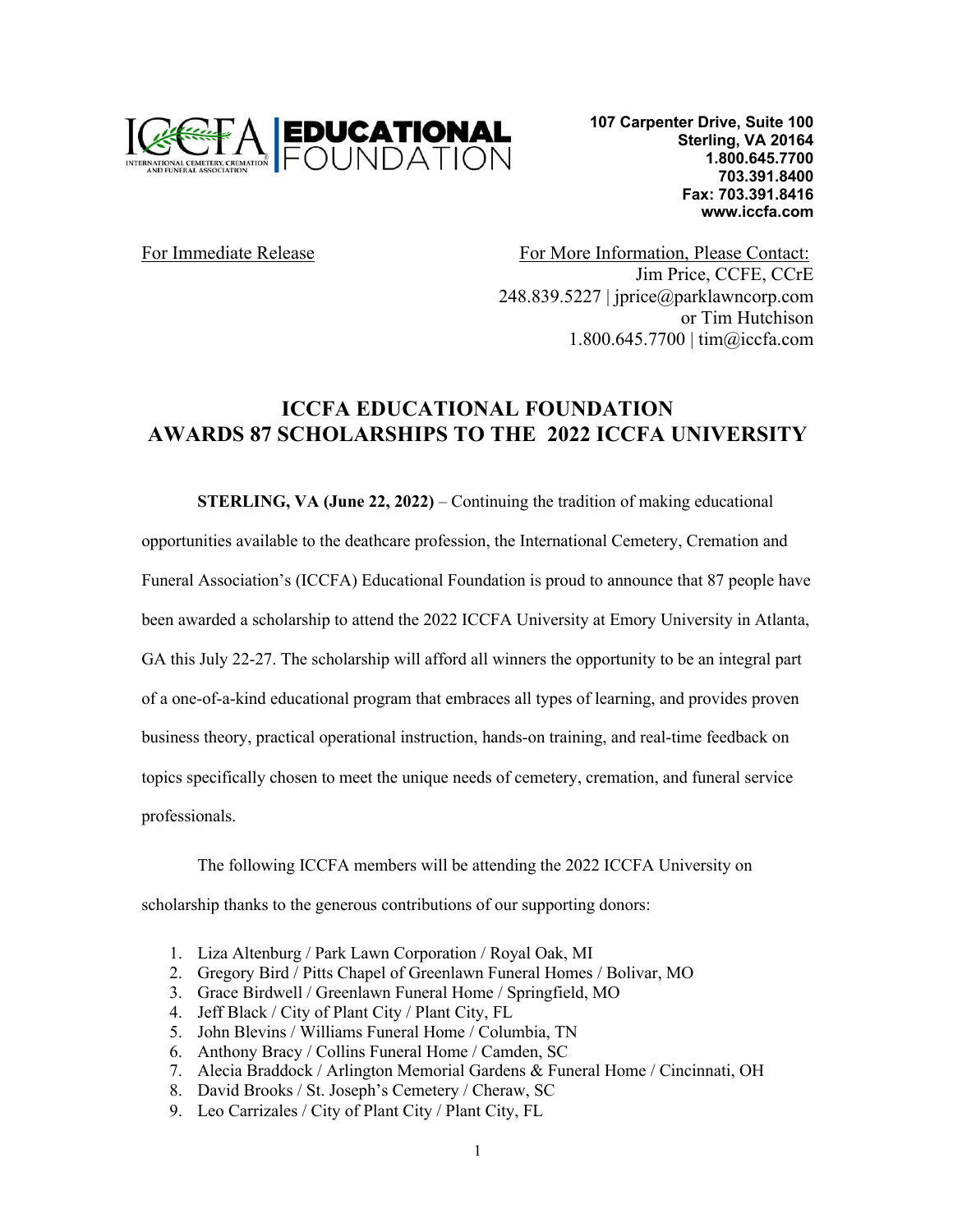- 10. Eric Casey / Leaf Cremation / Cartersville, GA
- 11. Dorman Caudle / HonorBridge / Winston-Salem, NC
- 12. Emma Chekoudjian / Greenlawn Funeral Home North / Springfield, MO
- 13. Denise Childress / Curlew Hills Memory Gardens / Palm Harbor, FL
- 14. Karen Christon / Chapel of the Chimes / Westland, MI
- 15. Gordon Chuck / Sam Isaacs & Son Funeral Home / Kingston, Jamaica
- 16. Robert Cloar / Gate of Heaven Cemetery / Cincinnati, OH
- 17. Dorinda Cobb / Akins-Cobb Funerals & Cremation / Blue Ridge, GA
- 18. Benjamin Cohn / Lone Tree Cemetery Association / Hayward, CA
- 19. Colin Cumberworth / Gethsemane Memorial Gardens / Wake Forest, NC
- 20. Julius Dahlgard / Bailey Family Funeral Homes / Wallingford, CT
- 21. Clifton Dempsey / Leaf Cremation / Cartersville, GA
- 22. Pierce Dempsey / Leaf Cremation / Cartersville, GA
- 23. Jason Diemer / Greenlawn Funeral Home / Springfield, MO
- 24. Misti Drew / Woodlawn Memorial Gardens / Paducah, KY
- 25. Bert Edquist / Mission Hills Memorial Gardens / Niles, MI
- 26. Shasta Ellis / Discount STL Cremation / St. Louis, MO
- 27. Danny Funchess / Park Lawn Corporation / Forest City, NC
- 28. Robert Garner / Florals Hills Memorial Gardens & Funeral Home / Taylor Mill, KY
- 29. Sandra Goldman / Hebrew Cemetery Association / Charlotte, NC
- 30. Makeba Gregg / Cumby Family Funeral Service / High Point, NC
- 31. Mike Harens / Coldspring / Cold Spring, MN
- 32. Hunter Hildreth / Williamson Memorial / Franklin, TN
- 33. Lawrence Howard / Culley's Funeral Home / Tallahassee, FL
- 34. Cindy Hulsey / Bulloch Memorial Gardens / Statesboro, GA
- 35. Derrick Husmann / Remembrance Group / Naples, FL
- 36. Lexanne Jarosz / Oakwood Memorial Park / Ottawa, IL
- 37. Cheryl Kelly / Gate of Heaven Cemetery / Cincinnati, OH
- 38. Joelle Kerfoot / Heady-Radcliffe Funeral Home & Cremation Services / LaGrange, KY
- 39. Deante Knowles / Leaf Cremation / Cartersville, GA
- 40. Timothy Kolasa / Gethsemane Cemetery / Reading, PA
- 41. Marc Lamb / Knollwood Memorial Park / Canton, MA
- 42. Janet Manger / Ascension Funeral Group / Mobile, AL
- 43. Melissa Matthews / Alternatives Funeral & Cremation Services / British Columbia, Canada
- 44. Andrei Matzenbacher / Grupo Jardim da Saudade / Parana, Brazil
- 45. Ericka McKibbin / Curlew Hills Memory Gardens / Palm Harbor, FL
- 46. Lawrence Michael / Park Lawn Corporation / Beverly Hills, MI
- 47. Ryan Milley / Forest Hills Cemetery / Boston, MA
- 48. Ana Morales / Forest Hills Cemetery / Boston, MA
- 49. Lorraine Neal / Greenlawn Funeral Home / Springfield, MO
- 50. Whitney Nikander / J3Tech Solutions / Scottsdale, AZ
- 51. Matthew Pagel / Pinelawn Memorial Park / Milwaukee, WI
- 52. Brandon Patterson / Allen Dave Funeral Home & Cremation Tribute Center / Houston, TX
- 53. Charles Peckham / Heritage Funeral Home & Crematory / Spokane, WA
- 54. Claudia Pereda / Eternity Servicios Exequiales / Guatemala City, Guatemala
- 55. Matthew Petrocy / Park Lawn Corporation / Beverly Hills, MI
- 56. Kelly Pretty / Funeral Directors Life Insurance / Abilene, TX
- 57. Beth Quattro / Park Lawn Corporation / Beverly Hills, MI
- 58. Ryan Reade / Sterling & Smith Funeral Directors Inc / Fresno, CA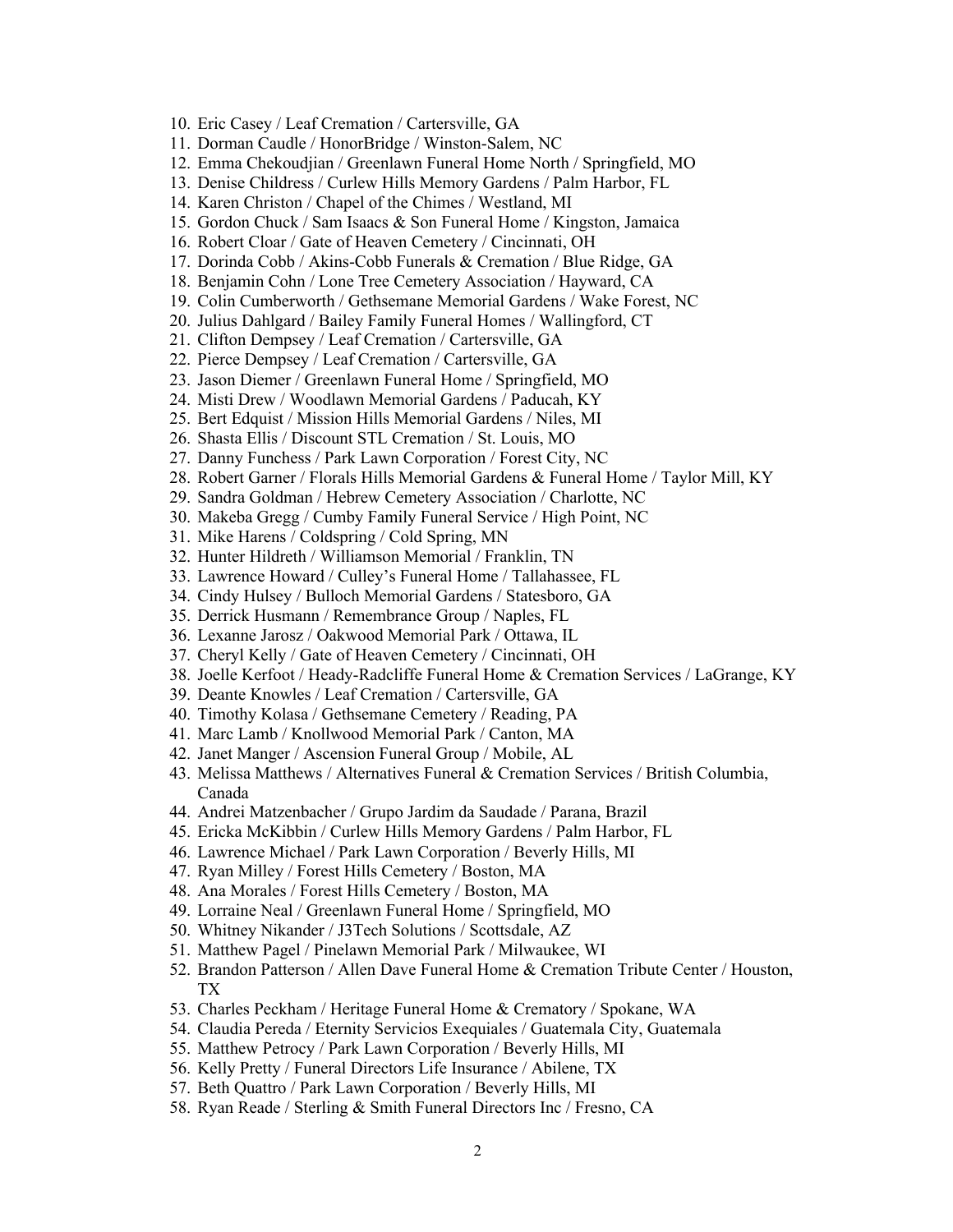- 59. Kate Rogers / Hughes Family Tribute Center / Dallas, TX
- 60. Gail Rubin / A Good Goodbye / Albuquerque, NM
- 61. Fernando Scandoval / Cementerio Privado El Campanario / Guatemala City, Guatemala
- 62. Jamie Sarche / Cairn Partners / Woodland, WA
- 63. Ryan Schumacher / Jenkins Funeral Chapel / Westlake, OH
- 64. Adam Schutt / Professional Cemetery Services / Dundee, IL
- 65. John Sennhenn, Jr. / Chambers & Grubbs Funeral Home / Independence, KY
- 66. Salomon Sisneros III / Roselawn Funeral Home & Cemetery / Pueblo, CO
- 67. Ann Marie St. George / Cooperative Funeral Fund / Madison, CT
- 68. Lindsey Stuffle / Crestview Funeral Home / Gallatin, TN
- 69. Abigail Tewmey / Springfield Memorial Gardens, Funeral Home & Cremation Center / Springfield, TN
- 70. Amy Thielen / Coldspring / Cold Spring, MN
- 71. Nihkolas Tipton / Evergreen Memorial Trust / Roanoke, VA
- 72. Veronica Van Hof / Baltimore Humane Society / Reisterstown, MD
- 73. Sommer Williams / Park Lawn Corporation / Detroit, MI
- 74. Jared Williams / Leaf Cremation / Cartersville, GA
- 75. Breanna Williams / Funerals by T.S. Warden / Jacksonville, FL
- 76. Kara Williams / D.O. McComb & Sons Funeral Homes / Fort Wayne, IN
- 77. Jenna Wolfgang / Williams Funeral Home / Columbia, TN
- 78. Coleton Young / Roselawn Funeral Home, Cemetery & Crematory / Pueblo, CO
- 79. Craig Zitterman / Glen Eden Memorial Park / Livonia, MI

Alongside these deathcare professionals, eight deserving students enrolled in American

Board of Funeral Service Education (ABSFE) accredited funeral service and mortuary science

programs will also be heading to Atlanta. When asked about this mortuary student scholarship

initiative, Educational Foundation president Jim Price, CCFE, CCrE, commented, "By giving

these well deserving students the opportunity to attend the ICCFA University at no cost, learn

from those already established in their careers, and experience the comradery that comes from

being with like-minded individuals, we believe their passion and commitment to funeral service

will last their lifetime." Congratulations to the following students:

- 1. Samual Bianchi / Cincinnati College of Mortuary Science
- 2. Megan Fischer / Northeast Texas Community College
- 3. Chad Gavigan / Milwaukee Area Technical College West Campus
- 4. Courtney Jones / Tidewater Community College
- 5. Niki Phillips / Florida State College at Jacksonville
- 6. Alexandra Schad / St. Louis Community College at Forest Park
- 7. A.J. Stocker / University of Minnesota
- 8. Marissa Vaillancourt / North Shore Community College